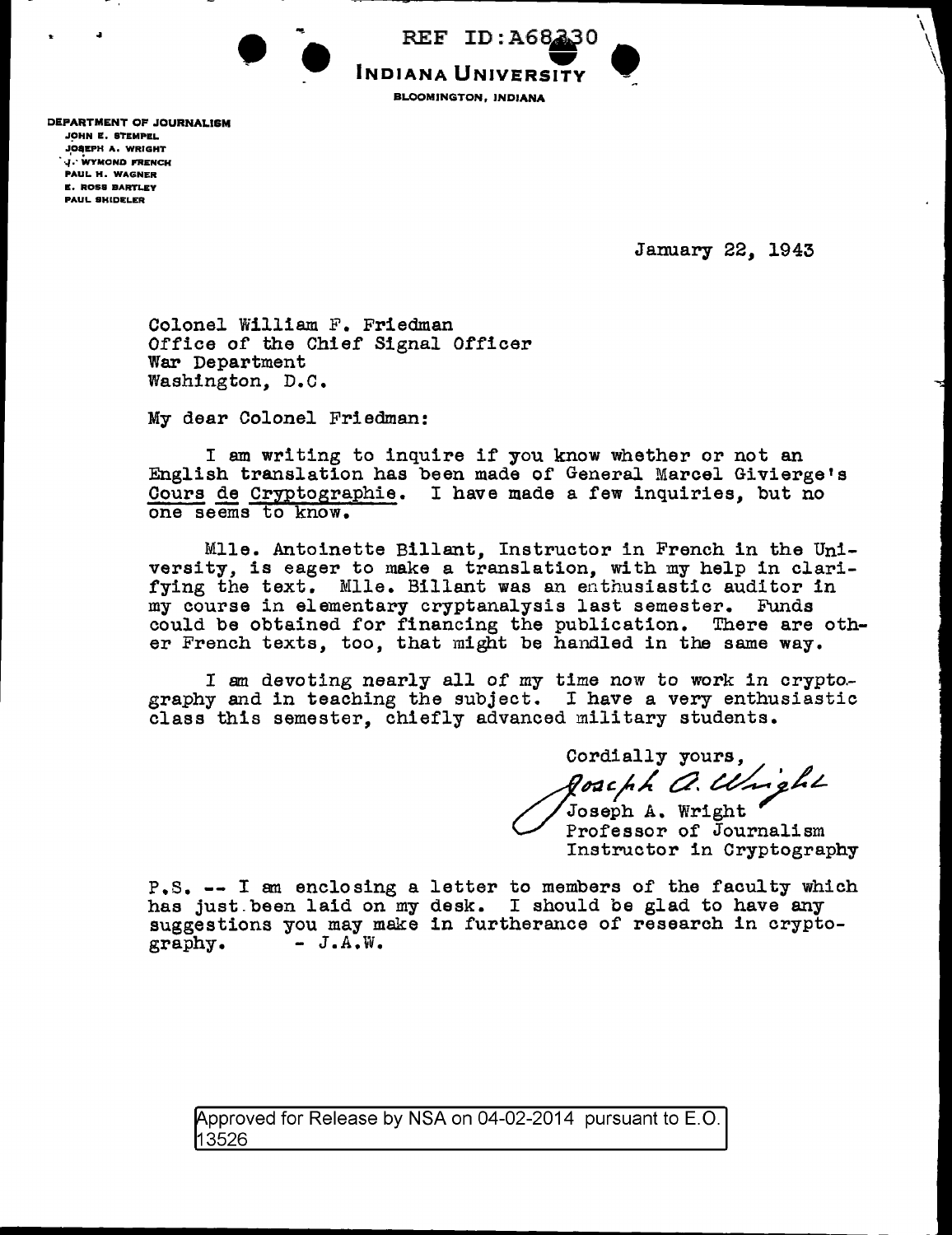REF ID: A68330

January 20. 1943

To the members of the Faculty:

As the extent of the University's war effort increases it is necessary to draw upon the services of additional members of the staff in order that the program may be effectively administered.

It is believed that it would be desirable to bring our research facilities to the attention of the federal authorities for the purpose of increasing the number of war research projects on the campus.

Important projects are already in progress in chemistry and physics and, if needed, other departments have both equipment and personnel adequate to undertake problems.

Professor R. E. Cleland has been asked to take charge of this phase of activity. He will survey all of our resources on both campuses and with such committees as he may appoint bring the availability of our resources of men and equimment to the attention of the proper authorities in Washington and elsewhere. If you feel that your department has something to contribute to war research, please communicate with Professor Cleland.

There are many areas of the life of the commonwealth that are touched by the war which might be benefited by special •ff-campus or on-campus programs. Mr. John Dillon has had remarkable success in this field and has kindly consented to take charge of matters dealing with special public service projects relating to the war and war training. He will survey the resources of the University on both campuses, including the Extension Division, and will likewise survey the needs of the state in an attempt to bring the two together.